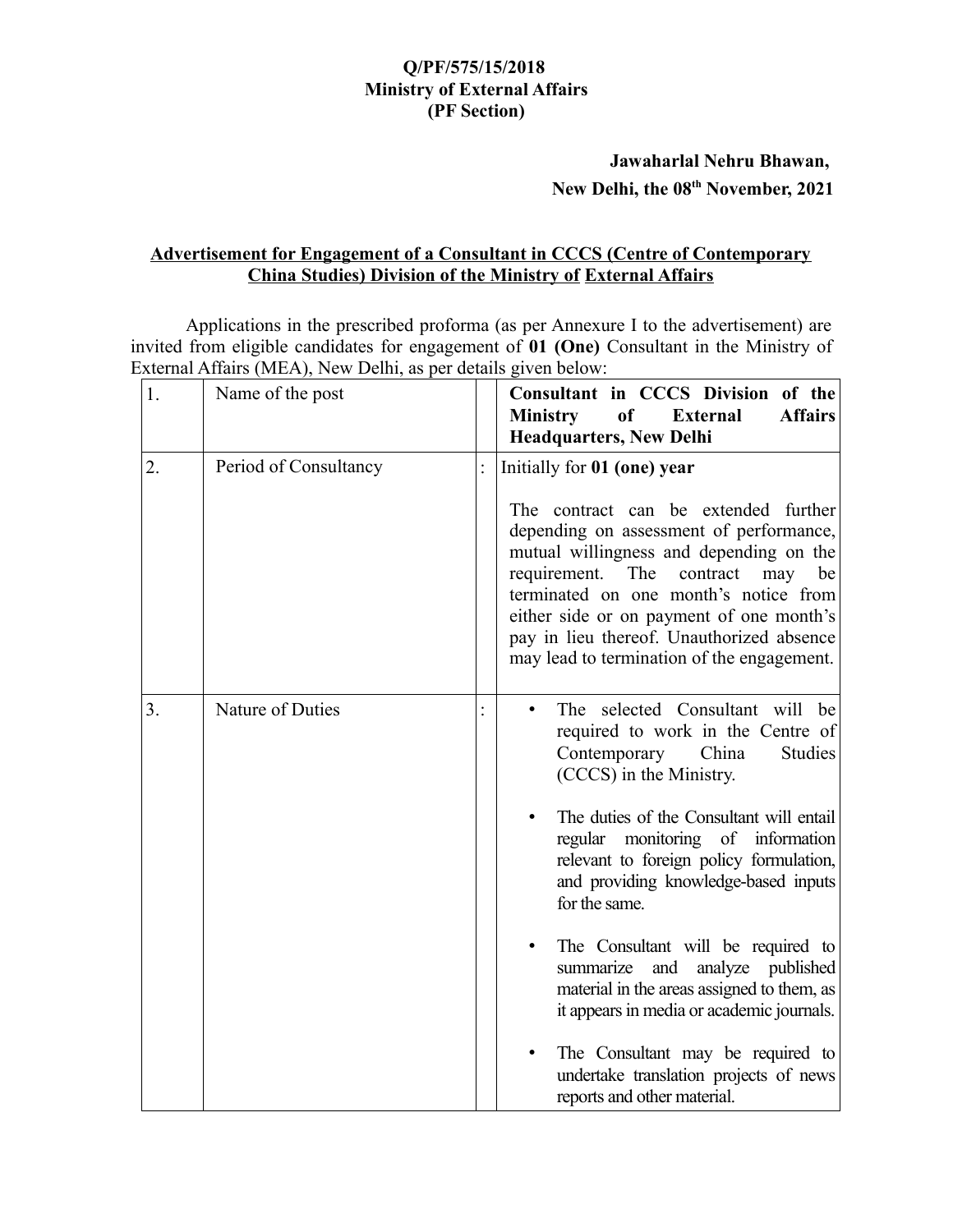|    |                                       | The Consultant will also be required<br>٠<br>important<br>seminars,<br>attend<br>to<br>meetings and conferences relevant to<br>the work of Ministry, and submit<br>reports on them.<br>From time to time, the Consultant<br>may also be asked to undertake<br>research on specific foreign policy<br>related issues.                                                                                                                                                                                                                                                                                                                   |
|----|---------------------------------------|----------------------------------------------------------------------------------------------------------------------------------------------------------------------------------------------------------------------------------------------------------------------------------------------------------------------------------------------------------------------------------------------------------------------------------------------------------------------------------------------------------------------------------------------------------------------------------------------------------------------------------------|
| 4. | <b>Job Location</b>                   | Ministry of External Affairs (South Block,<br>Patiala House, JNB, ISIL Building), New<br>Delhi.                                                                                                                                                                                                                                                                                                                                                                                                                                                                                                                                        |
| 5. | Qualifications/ Essential<br>Criteria | The Applicant should be an Indian<br>٠<br>national.<br>He/she must possess graduate or<br>$\bullet$<br>higher degree in International<br>Relations/Chinese<br>language<br>Basic Science/Engineering.<br>Age of the applicant (as on the last<br>٠<br>date of submission of application)<br>should be between 23 and 63 years.                                                                                                                                                                                                                                                                                                          |
| 6. | Desirable Criteria                    | Previous<br>work<br>experience<br>of<br>$\bullet$<br>handling<br>issues<br>related<br>to<br>international relations, defence and<br>and<br>scientific<br>strategy,<br>and<br>technological advancements.<br>Knowledge of Chinese language in<br>٠<br>not mandatory, but extra credit may<br>be given for working or higher<br>knowledge of Chinese language.<br>Extra credit may be given for<br>٠<br>experience of work in a reputed<br>university, publication, think-tank or<br>research organization in the area of<br>foreign policy, international affairs,<br>China-related issues of science and<br>technology related issues. |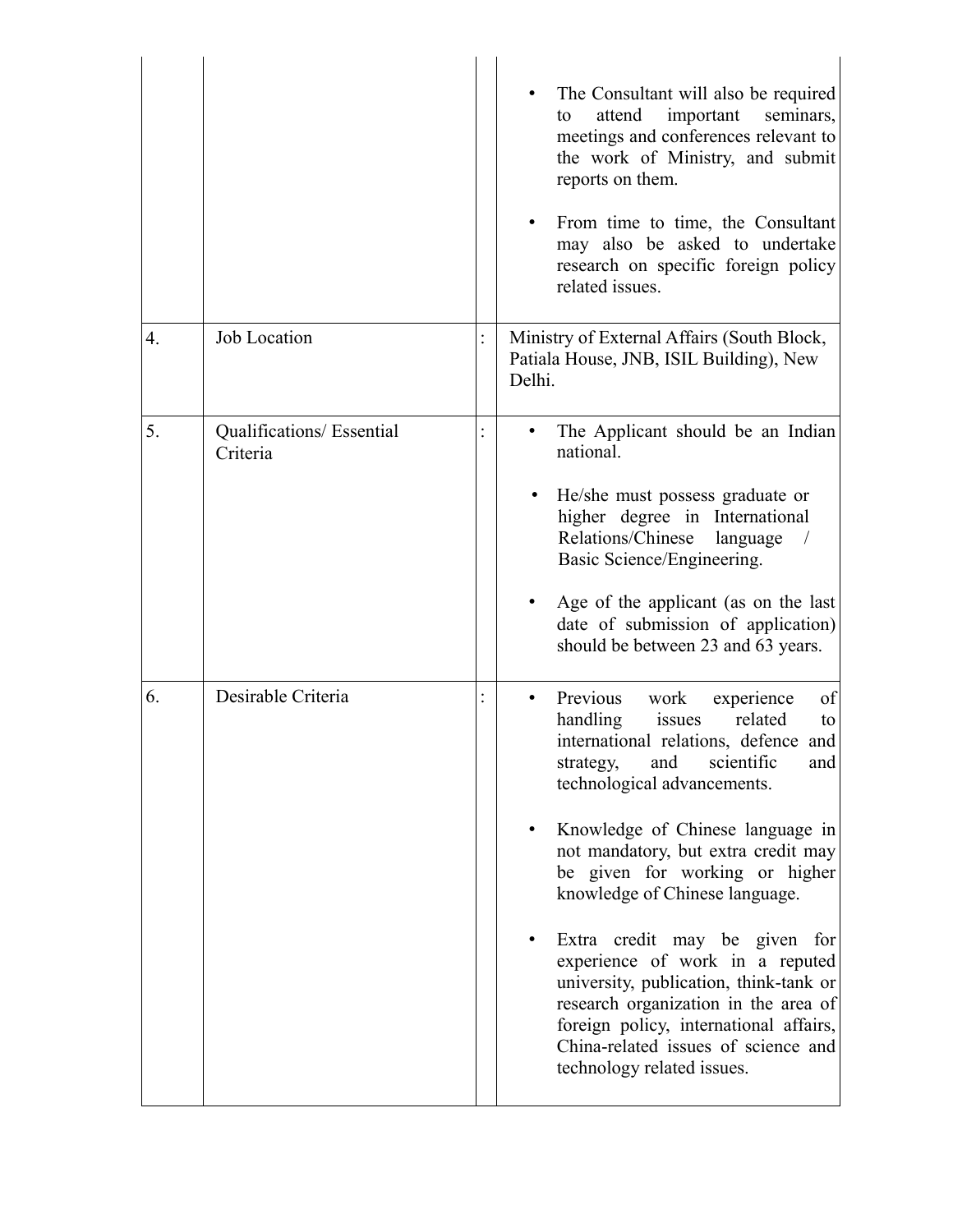|    |                                      | Extra credit may be given<br>for<br>publications/writings<br>relevant<br>in<br>reputed journals or periodicals.                                                                                                                                                                                                                                                                                                                                                                                                                                                                                            |
|----|--------------------------------------|------------------------------------------------------------------------------------------------------------------------------------------------------------------------------------------------------------------------------------------------------------------------------------------------------------------------------------------------------------------------------------------------------------------------------------------------------------------------------------------------------------------------------------------------------------------------------------------------------------|
| 7. | Remuneration<br>$\&$<br>Entitlements | The remuneration package will be<br>commensurate with the experience<br>and profile of the selected candidate,<br>subject to a maximum of Rs. 10 lakh<br>and<br>deduction<br>annum<br>of<br>per<br>applicable taxes. The consultancy<br>fees shall be paid in Indian Rupees.<br>The amount of consultancy fee so<br>fixed shall remain unchanged during<br>the term of engagement.                                                                                                                                                                                                                         |
|    |                                      | The engagement will be strictly<br>contractual and will not confer any<br>benefits<br>the<br>selected<br>other<br>to<br>candidates.                                                                                                                                                                                                                                                                                                                                                                                                                                                                        |
|    |                                      | The consultant shall not be entitled<br>to any benefit like Provident Fund,<br>Pension,<br>Gratuity,<br>Medical<br>Attendance<br>Treatment,<br>Seniority,<br>Promotion etc. or any other benefits<br>available to the regular employees of<br>the Ministry.                                                                                                                                                                                                                                                                                                                                                |
|    |                                      | No HRA shall be admissible.                                                                                                                                                                                                                                                                                                                                                                                                                                                                                                                                                                                |
|    |                                      | The engagement of the Consultant is<br>on full time basis. Normal working<br>hours will be from 0900 to 1730 hrs.<br>Working hours is subject to change<br>from<br>time<br>time.<br>to<br>Saturdays/Sundays<br>will<br>remain<br>closed as weekend off. In exigencies,<br>he/she may be required to work<br>beyond office hours and/or on closed<br>holidays. No extra allowance<br><sub>or</sub><br>remuneration<br>for such<br>work<br><b>1S</b><br>admissible. He/She shall not accept<br>any other professional appointment,<br>paid or otherwise during the term of<br>engagement with this Ministry. |
|    |                                      | Paid leave of absence may be<br>allowed to the rate of 1.5 days for<br>each completed month of service.                                                                                                                                                                                                                                                                                                                                                                                                                                                                                                    |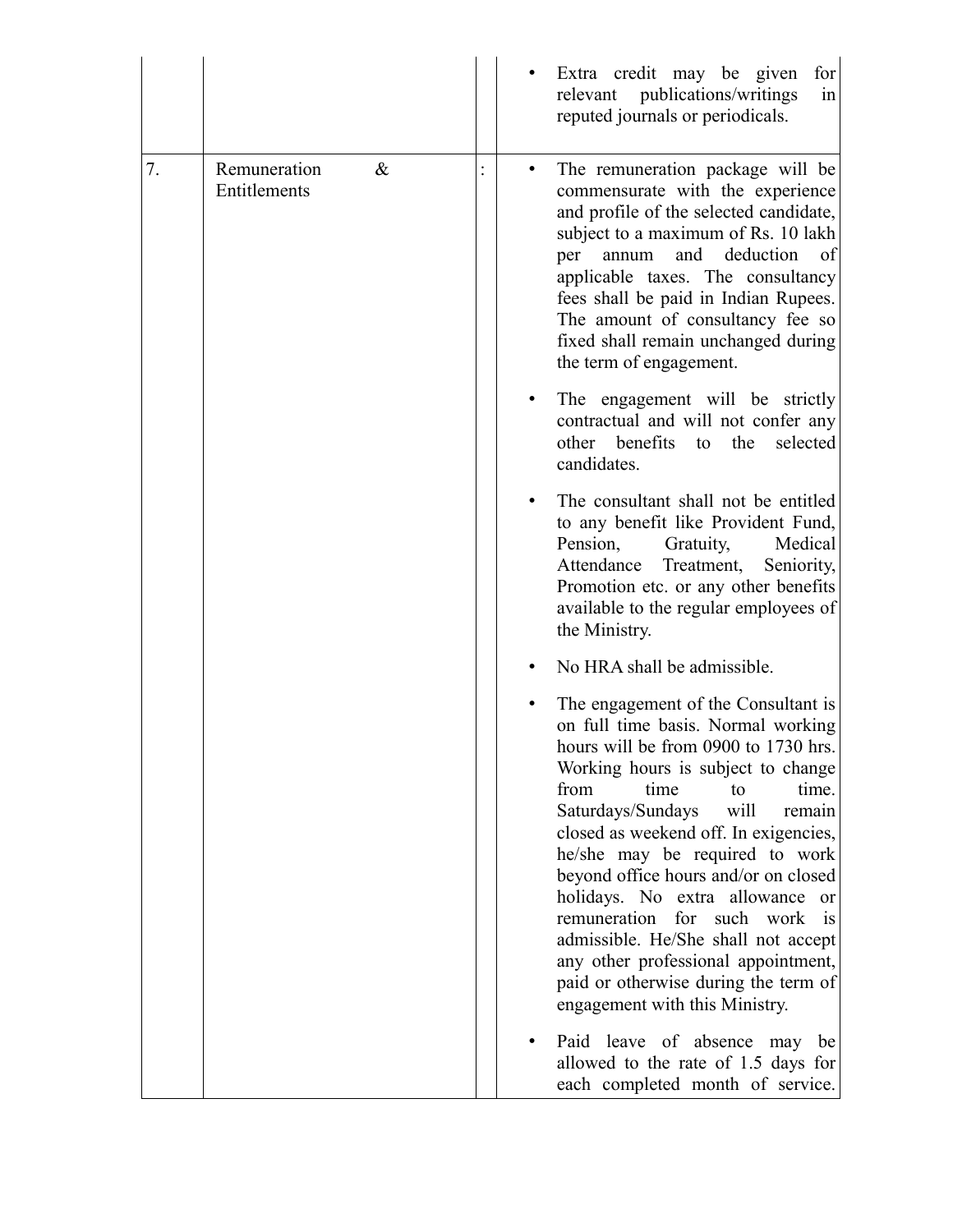|   |              | Accumulation of leave beyond a<br>calendar year may not be allowed.<br>Leave cannot be claimed as a matter<br>of right. Leave will not be allowed<br>for more than 10 days at a time.<br>Discretion is reserved to the Head of<br>Division to refuse or revoke leave in<br>public<br>the<br>interest.<br>Leave<br>encashment will not be permissible<br>on unspent leave. Unspent leave will<br>lapse on commencement of notice<br>period. No other leave of any kind<br>shall be admissible to him/her. In<br>case he/she remains absent from<br>duty beyond entitled leave, a<br>proportionate deduction from the<br>consolidated fee as applicable will<br>be made.<br>In case the Consultant is required to<br>travel as part of his/her duties, the<br>Ministry will take care of his/her<br>travel, accommodation and per-diem<br>costs, at par with Under Secretary in<br>the Ministry.<br>The selected person will be required<br>to enter into a contract with the<br>Ministry in a prescribed format w.e.f.<br>from the actual date of engagement<br>as Consultant. |
|---|--------------|-------------------------------------------------------------------------------------------------------------------------------------------------------------------------------------------------------------------------------------------------------------------------------------------------------------------------------------------------------------------------------------------------------------------------------------------------------------------------------------------------------------------------------------------------------------------------------------------------------------------------------------------------------------------------------------------------------------------------------------------------------------------------------------------------------------------------------------------------------------------------------------------------------------------------------------------------------------------------------------------------------------------------------------------------------------------------------|
| 8 | How to apply | The applicants who fulfill the<br>criteria<br>eligible<br>submit<br>may<br>application indicating their interest<br>in working for the Ministry of<br>External Affairs as per proforma at<br>Annexure I.                                                                                                                                                                                                                                                                                                                                                                                                                                                                                                                                                                                                                                                                                                                                                                                                                                                                      |
|   |              | Documents / certificates in support<br>educational qualifications,<br>of<br>experience in Govt. service and PPO<br>Order etc, should be attached with<br>the application.                                                                                                                                                                                                                                                                                                                                                                                                                                                                                                                                                                                                                                                                                                                                                                                                                                                                                                     |
|   |              | The<br>envelope<br>containing<br>the<br>applicants' details<br>mentioned<br>as<br>above should be clearly labeled<br>Application<br>for<br>the post<br>of                                                                                                                                                                                                                                                                                                                                                                                                                                                                                                                                                                                                                                                                                                                                                                                                                                                                                                                     |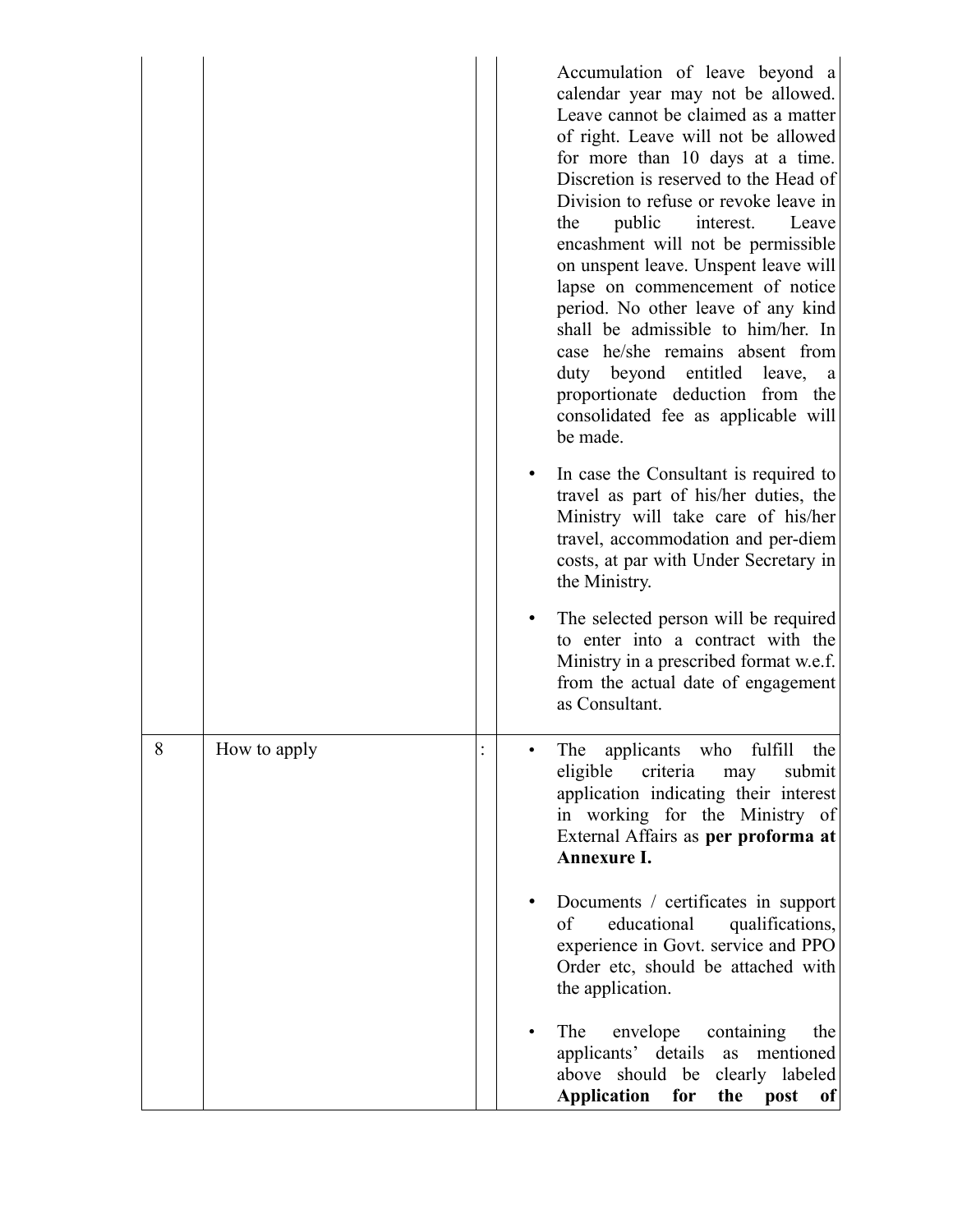| Consultant in CCCS Division of<br>Ministry of External Affairs" and<br>sent to:<br><b>Under Secretary (PF&amp;PG)</b><br><b>Ministry of External Affairs,</b><br>Room No. 4071, Jawaharlal Nehru<br>Bhawan, 23-D, Janpath, New Delhi<br>110011 |  |  |
|------------------------------------------------------------------------------------------------------------------------------------------------------------------------------------------------------------------------------------------------|--|--|
| Applications received<br>Note:<br>through<br>email will not be considered.                                                                                                                                                                     |  |  |
| Ministry of External Affairs will<br>review the applications and short list<br>the candidates if considers suitable<br>for interview.<br>The<br>short-listed<br>candidates will be intimated by<br>email.                                      |  |  |
| The date, time and venue of the<br>interview will be conveyed through<br>email at the email address provided<br>by the applicants.                                                                                                             |  |  |
| Applicants will have to make their<br>own arrangements to reach the place<br>of interview.                                                                                                                                                     |  |  |
| No TA/DA will be payable by the<br>Ministry to Applicants for attending<br>interview.                                                                                                                                                          |  |  |
| The final selection will be based on<br>their performance at the interview.                                                                                                                                                                    |  |  |
| The decision of the Government<br>regarding selection of candidates<br>will be final.                                                                                                                                                          |  |  |

The last date for receiving applications is **30th November, 2021 (1730 hrs)**. Applications received after the closing date or without the prescribed documents or otherwise found incomplete or not in the prescribed proforma as given in Annexure I, are liable to be rejected and no correspondence shall be entertained in this regard.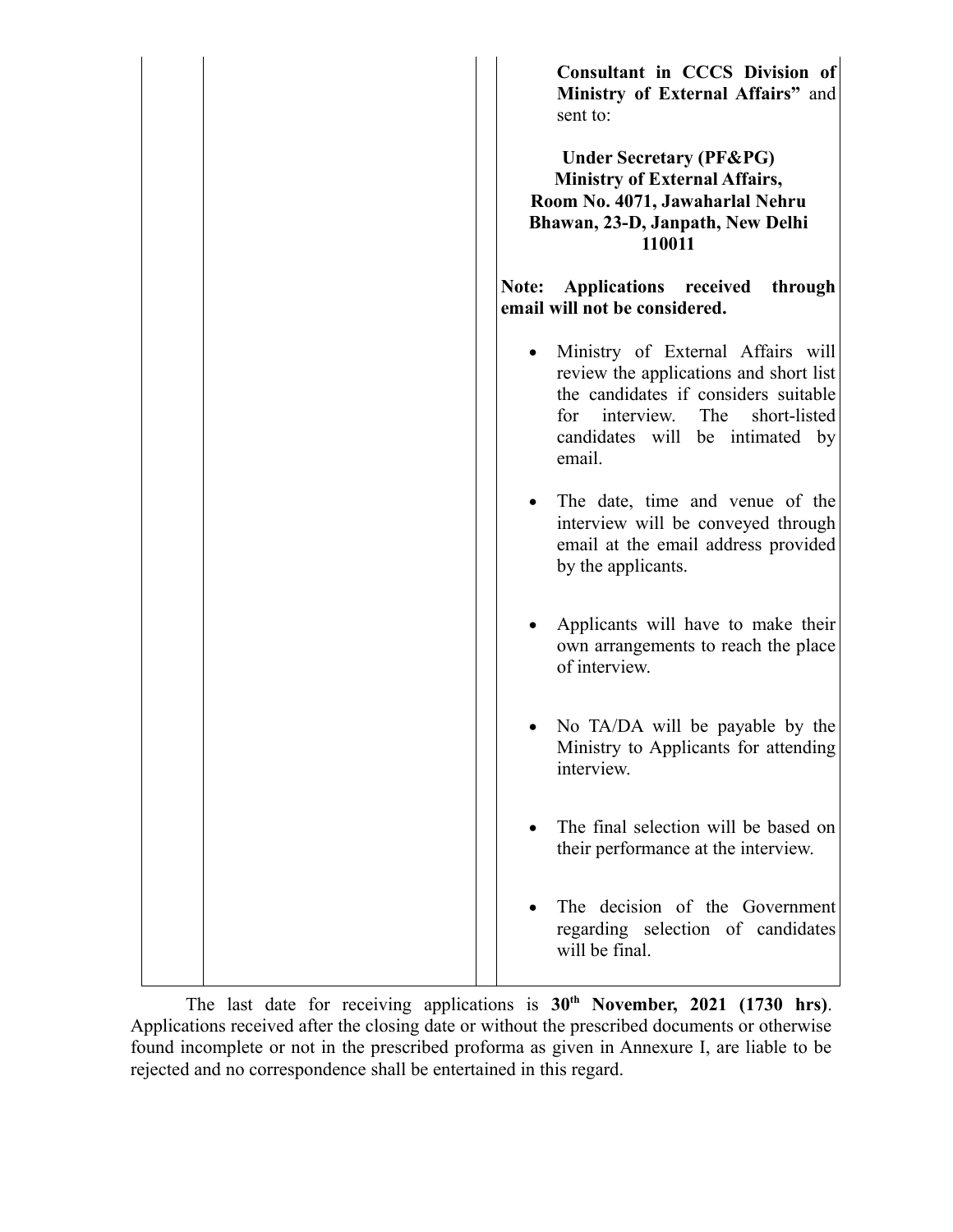### **ANNEXURE-I**

#### **APPLICATION PROFORMA FOR THE POST OF CONSULTANT IN CCCS DIVISION OF THE MINISTRY OF EXTERNAL AFFAIRS, NEW DELHI**

Paste your passport size photo here

- 1. Name :
- 2. Father's Name/ Husband's Name :
- 3. Date of Birth :
- 4. Gender :
- 5. Educational Qualifications :
- 6. Mobile No. :
- 7. Email ID :
- 8. Address for Communication :
- 9. Details of employment in chronological order, if applicable. (*Enclose a separate sheet, if space below is insufficient*)

| Department/<br>Institution/<br>Organization | Post held | From | Tо | Emoluments | Nature of duties<br>performed |
|---------------------------------------------|-----------|------|----|------------|-------------------------------|
|                                             |           |      |    |            |                               |